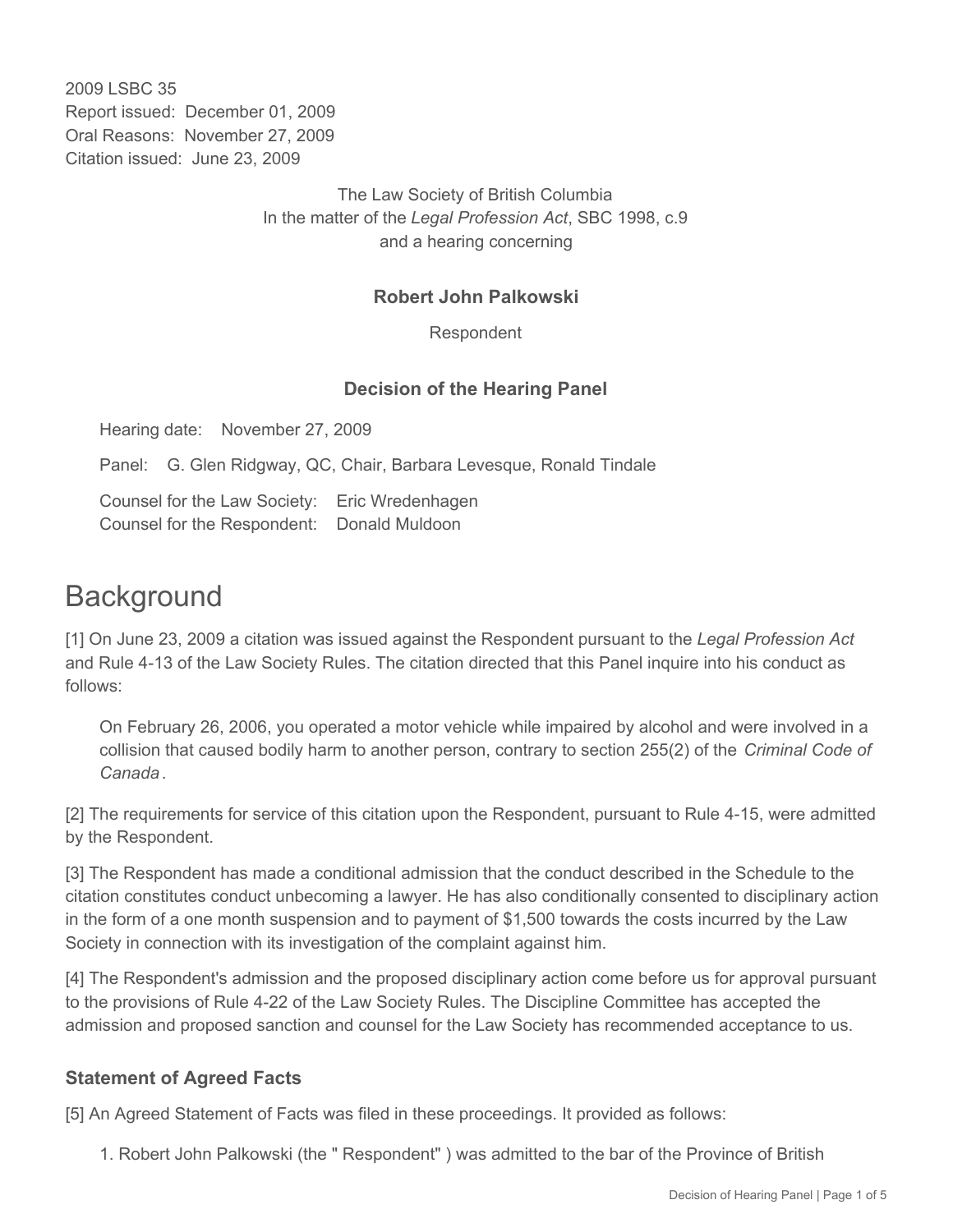Columbia on January 10, 1978.

2. From his date of call to July 7, 1978, the Respondent practised law at the firm David G. Bell. After that date, the Respondent practised law at the firm Rust, McCandless & Co. (later named McCandless, Palkowski & Burns, and thereafter McCandless & Co).

3. Since about March 8, 1983 the Respondent has practised law under the name Palkowski & Company Law Corporation in Vancouver.

4. The Respondent primarily practises in the areas of Commercial and Corporate law but also practises in the areas of Real Estate, Civil Litigation, Securities, Family, and Creditor's Remedies.

## **Background Facts**

5. By letter dated March 14, 2006, then counsel for the Respondent reported to the Executive Director of the Law Society that the Respondent had been involved in a motor vehicle accident on February 26, 2006 and that he was facing three criminal charges. A complaint file was opened by the Law Society.

6. The charges are set out in Information No. 47357 sworn May 24, 2006:

(a) Dangerous Operation of a Vehicle Causing Bodily Harm contrary to s. 249(3) of the *Criminal Code*;

(b) Impaired Driving Causing Bodily Harm contrary to s. 255(2) of the *Criminal Code*; and

(c) Failure or Refusal to Comply with a Demand Made by a Peace Officer and Failure or Refusal to provide a Breath Sample contrary to s. 254(2) and s. 254(5) of the *Criminal Code of Canada*.

7. On February 26, 2006, at approximately 9:00 p.m. in the evening, the Respondent was driving his vehicle northbound over the Lions Gate Bridge, when he crossed the centre double solid yellow lines into oncoming traffic.

8. RC was driving his vehicle in a southbound direction entering the north end of the bridge when he witnessed the Respondent cross the centre line into his lane. RC swerved into the curb lane to avoid a head-on collision; however, the Respondent's vehicle hit the rear drivers' side of RC's vehicle. The vehicle behind RC also swerved out of the way to avoid being hit by the Respondent.

9. The Respondent continued to drive his vehicle into oncoming traffic and collided head on with a vehicle being driven by OA. OA's vehicle was extensively damaged and he sustained serious injuries.

10. OA has commenced a civil action in the Supreme Court of British Columbia against the Respondent and 3772099 BC Ltd, the owner of the vehicle driven by the Respondent, and the Insurance Corporation of British Columbia as a Third Party to the action.

11. There was extensive damage to the Respondent's vehicle and the Respondent's airbag deployed.

12. Constable Arash Seyedalikhani, then a police officer in the District of West Vancouver, was immediately dispatched to the scene of the accident.

13. When Constable Seyedalikhani arrived at the scene of the accident, he approached the Respondent who was being examined by the paramedics.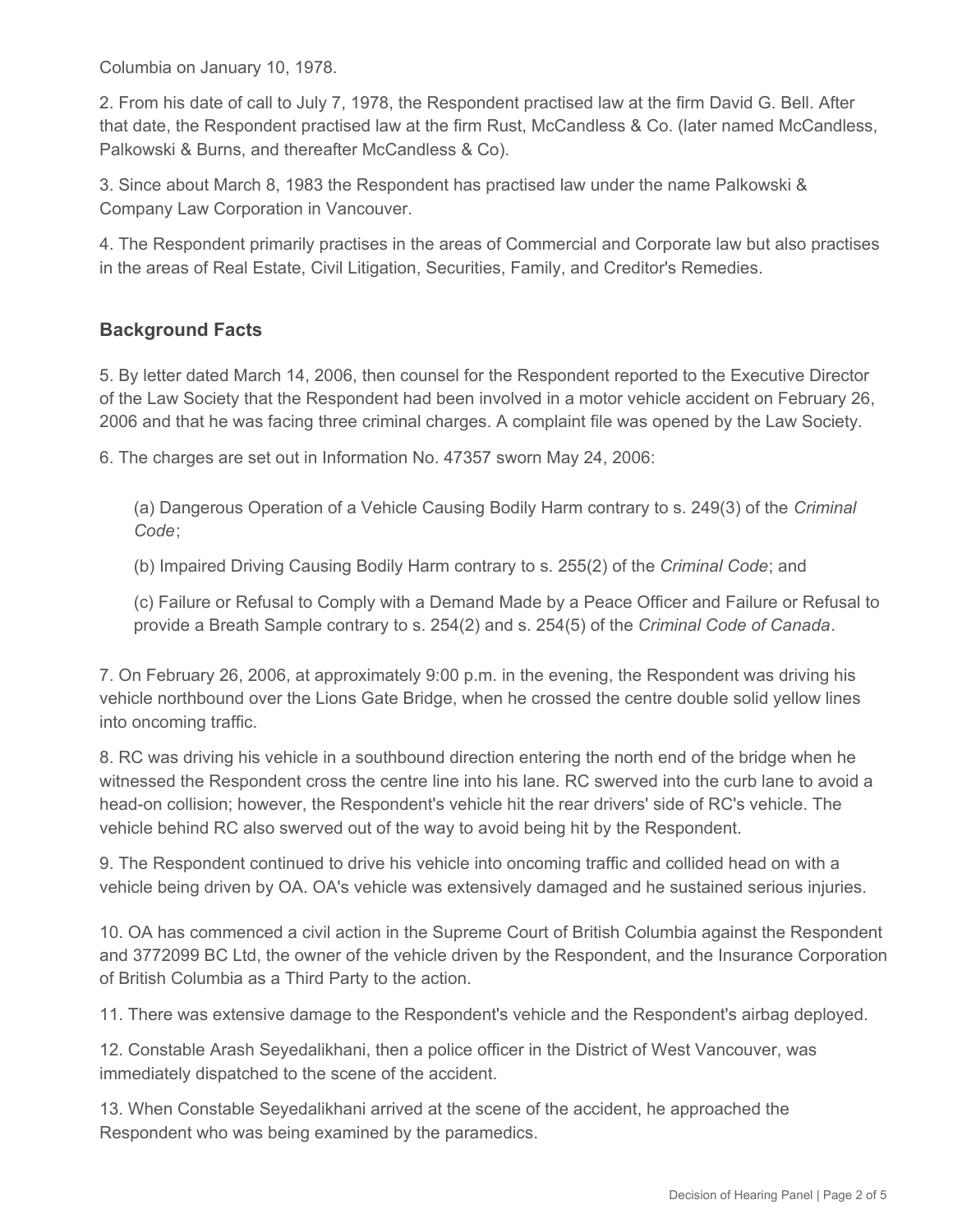14. Constable Seyedalikhani noted the following with respect to the Respondent's behaviour immediately after the accident:

I found PALKOWSKI'S behavior to be odd as he was not able to concentrate on looking at me as a spoke to him and he had a confused look on his face as he stared at me blankly. ...

PALKOWSKI was not very talkative and seemed to be very confused and deliberate as he identified himself.

As I leaned closer to PALKOWSKI and the interior of the vehicle, I detected a strong odor of liquor emanating from the interior of the vehicle and PALKOWSKI'S breath.

I noticed PALKOWSKI'S face to be flushed, his eyes watery, his mouth and lips dry, clothes disorderly and disheveled, pupils dilated, and his speech slurred.

PALKOWSKI seemed confused, uncertain, and arrogant as he spoke to me.

I asked PALKOWSKI if he had consumed any alcohol. He stated, " No" . I asked him if he was taking any medication. He stated, " No" .

PALKOWSKI was not able to concentrate and look me in the eyes as he was speaking. It was as though he was looking through me and was not able to focus his eyes on me.

At this time, I had reasonable grounds to believe that PALKOWSKI'S ability to drive a motor vehicle was affected by alcohol.

15. Constable Seyedalikhani attempted three times to collect a breath sample from the Respondent at the roadside. This occurred while the Respondent was lying on a stretcher. The Respondent blew into the Approved Screening Device on three occasions but no suitable sample was obtained. The Respondent told Constable Seyedalikhani that he could not provide a sample, and later refused to blow.

16. The Respondent was transported to the Lion's Gate Hospital to be assessed for injuries. Constable Seyedalikhani, the paramedics, and the Respondent waited in the Emergency area until a bed became available for the Respondent to be examined.

17. At approximately 10:02 p.m. Constable Seyedalikhani read the Respondent his rights with respect to refusing to provide a breath sample. Constable Seyedalikhani noted that the Respondent would not answer when spoken to.

18. Shortly after, the Respondent became agitated and demanded to leave the hospital, refusing to be checked by a doctor. Constable Seyedalikhani advised him that he was not free to leave as he was under arrest.

19. The report of James Lande, the BC Ambulance Service Paramedic who treated the Respondent, is attached to this Agreed Statement of Facts. Mr. Lande noted, in part, the following with respect to the Respondent's behaviour at the hospital:

Once at the hospital and admitted and waiting for a bed, our [patient] became aggressive and angry and stated he wanted to leave. I advised him numerous times of the possible consequences of refusing assessment by doctors and he agreed to stay and be assessed after standing and removing the hardcollar against advice. About 10-15 minutes later he began to get angry again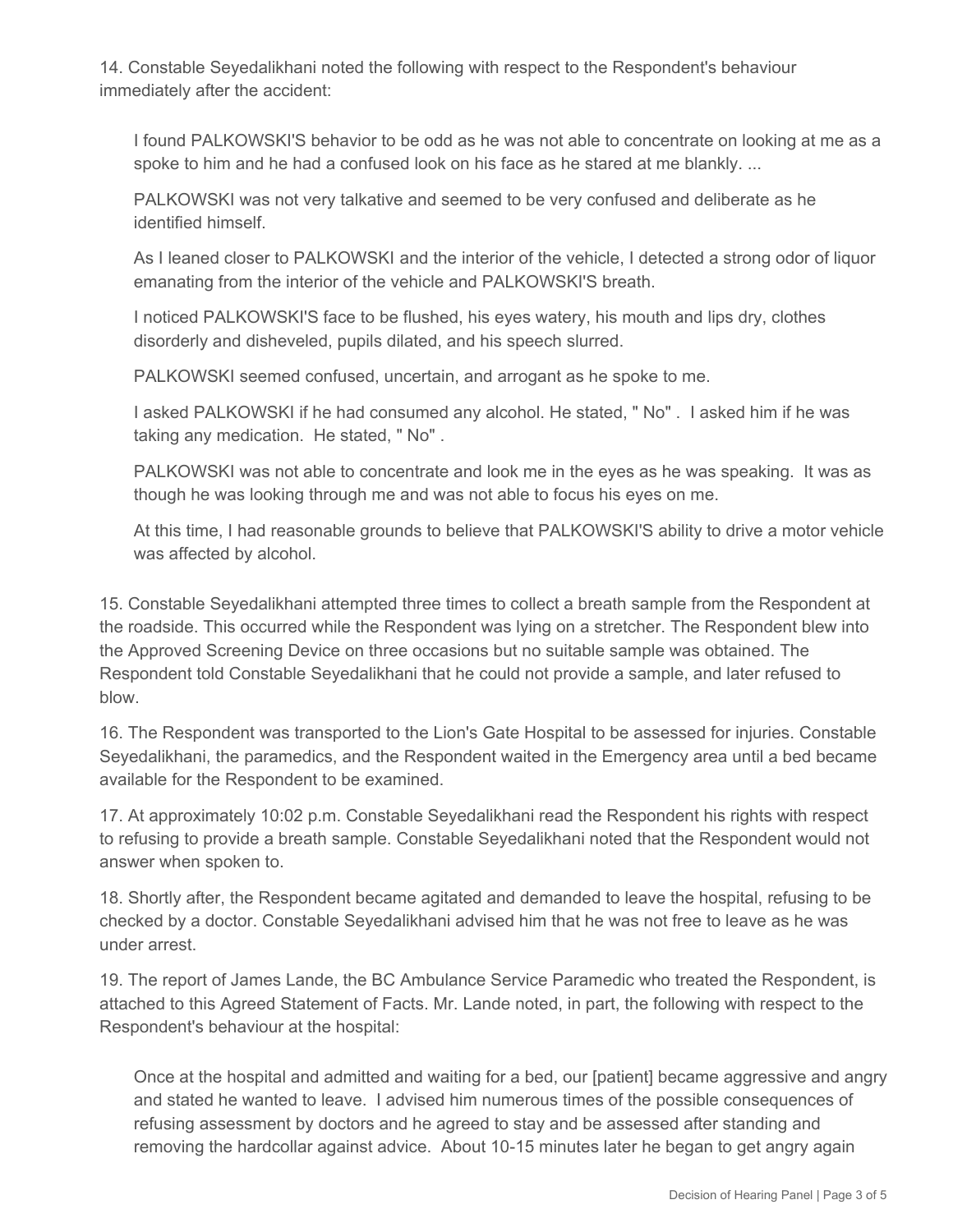and wanted to leave again. He removed his hardcollar and stood up, nearly falling over.

20. The Respondent eventually agreed to be assessed by a doctor. While being assessed, the Respondent told the doctor that he had had a glass of wine.

21. A blood sample taken from the Respondent at approximately 1:20 a.m. showed that the Respondent's blood alcohol level at the time of the accident was approximately three times the legal limit.

22. The Respondent was released from the hospital at approximately 2:00 a.m. Constable Seyedalikhani transported the Respondent to the West Vancouver Police Department Headquarters where he was processed and later released on a Recognizance of Bail.

23. The Respondent's first appearance was scheduled for May 24, 2006 in the North Vancouver Provincial Court.

24. On or about August 30, 2006, the Law Society received an undertaking from the Respondent, dated August 18, 2006. The consideration of the complaint by the Discipline Committee was therefore placed in abeyance on October 12, 2006 until the criminal proceedings could be concluded.

25. A one-day preliminary inquiry was scheduled for May 25, 2007, and a Preliminary Hearing was set for October 16 and 17, 2007. The trial was set for four days commencing October 27, 2008.

26. On October 17, 2008, the Respondent appeared in the North Vancouver Provincial Court and entered a guilty plea to Count 2 on the Information, namely impaired driving causing bodily harm. The sentencing hearing was scheduled to proceed on December 17, 2008.

27. On January 15, 2008, the Respondent was sentenced to a 12-month conditional jail sentence and a 12-month driving prohibition. Judge Moss noted as follows with respect to the Respondent's behavior:

...At the scene when the officers attended, the accused admitted to having been drinking. He seemed to be experiencing mood swings. Once he was taken to the hospital, he removed the collar that was placed on his neck for his own assistance and tried to leave. The investigating police officer described him as confused, uncertain, slurred speech, watery eyes. They were unable to obtain a sample of his breath into the handheld screening device, and then I believe there was a refusal. The accused was described as argumentative.

28. Judge Moss made the following finding regarding the Respondent's blood alcohol level:

The EHS took both he [sic] and the accused to hospital. Ultimately, the accused having had a blood sample taken from him at the hospital that night for medical purposes at around 1:20, the Crown obtained that blood sample or the analysis of it, and it turns out that by extrapolation, that the blood alcohol content of Mr. Palkowski at the time of driving would have been three times the legal limit, somewhere around .207 to .263. Extremely high. That information was not available at the preliminary inquiry and counsel says that ultimately when that did become available to him, that changed his approach to the case.

29. Counsel for the Respondent, Donald Muldoon, wrote to the Law Society on February 11, 2009 and stated, in part: